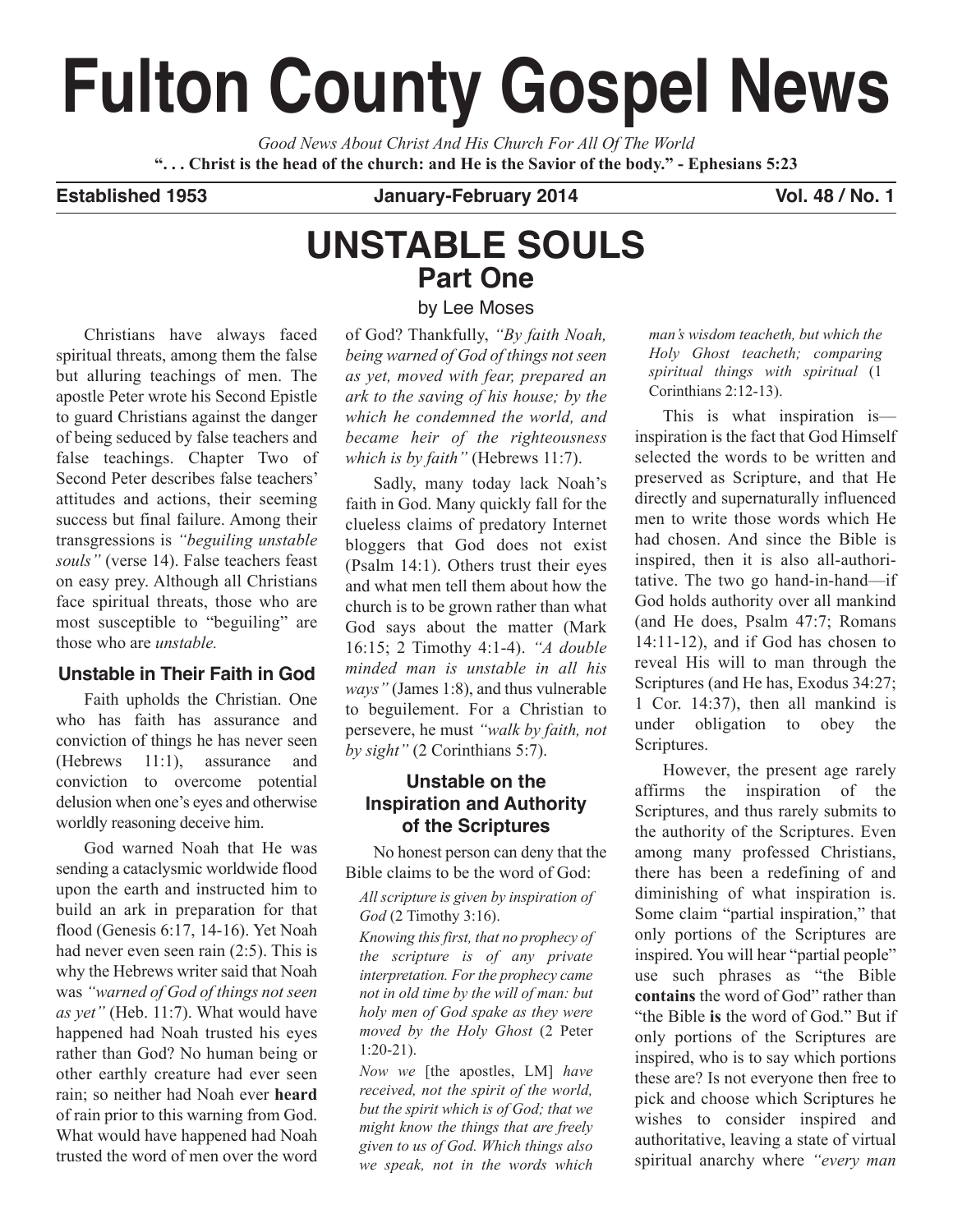#### **FULTON COUNTY GOSPEL NEWS** USPS Publication #211780

. . . is a Periodical publication issued monthly by the church of Christ at Third and Bethel (P.O. Box 251), Mammoth Spring, AR 72554-0251. **POSTMASTER: Please mail all changes of address to the above address.**

FCGN is mailed free of charge to any who care to receive it. We will be happy to add any names to the regular mailing list. If you send in a name we must have a complete address, including number and street name, or RR. or HCR number, plus box number, or a P.O. Box number and the **NINE DIGIT ZIP CODE.** This paper is supported by voluntary contributions for which we are grateful. Financial information will be furnished upon request. **Mail all address corrections or manuscripts to:**

**FULTON COUNTY GOSPEL NEWS** P.O. Box 251 Mammoth Spring, AR 72554

| Website  www.fultoncountygospelnews.org |
|-----------------------------------------|
|                                         |
|                                         |
|                                         |

### *continued from page one*

## *[does] that which [is] right in his own eyes"*? (Judges 17:6).

Others affirm "thought inspiration," which claims that God only imparted to the Biblical writers His **thoughts**, which those writers were then free to express in words of their own choosing. If this were true, then the Bible could not be called the **word** of God, but a mere human expression of the thoughts of God. As such, the Bible would be subject to fallibility, rather than possessing the Divine infallibility it claims (Psalm 19:7; Luke 16:17; 24:44; John 10:35). In response to "thought inspiration," an obvious question arises: How did God convey His thoughts to Biblical writers without words? In special revelation, God has always used words: *"God, who at sundry times and in divers manners spake in time past unto the fathers by the prophets, hath in these last days spoken unto us by his Son"* (Hebrews 1:1-2, emphasis LM). And what is written in the Bible are the words that God has spoken.

Others claim that the Bible writers were inspired in the same sense that Shakespeare was "inspired" when he penned *Hamlet*, or Beethoven when he composed his Fifth Symphony. They will say that godly men of uncommon literary and theological genius wrote the Bible, and only in this sense can the Bible be called "inspired." Admittedly, such is a common use of the English word *inspired*. But this is simply not how the Bible describes its inspiration. Rather, it says, *"All scripture is given by inspiration of God"* (2 Timothy 3:16, emph. LM). It is not the product of Moses', David's, Luke's, Paul's, John's, nor any other human being's own genius—it is the product of God's perfect mind. While the English word *inspire* today may hold divergence in meaning, it originates from the Latin *inspirare*, meaning, "breathe or blow into." It is the compound of *in-* ("into") and *spirare* ("breathe"). "The word was originally used of a divine or supernatural being, in the sense 'impart a truth or idea to someone.'"1 And the Greek word translated "given by inspiration of God" (yes, that is all one word in the original!) is *theopneustos*, literally meaning "God-breathed." This is a far cry from "man-thought." Paul said, "*But I certify you, brethren, that the gospel which was preached of me is not after man. For I neither received it of man, neither was I taught it, but by the revelation of Jesus Christ*" (Galatians 1:11-12).

Again, what is written in the Bible are God's words. As Paul wrote Scripture, he said, *"Now the Spirit speaketh expressly"* (1 Timothy 4:1, emph. LM). *"David…the anointed of the God of Jacob, and the sweet psalmist of Israel, said, The Spirit of the LORD spake by me, and his word was in my tongue"* (2 Samuel 23:1-2). One who reads the book of Revelation, or has the book of Revelation read to him, is told, *"He that hath an ear, let him hear what the Spirit saith unto the churches"* (Revelation 2:29). What

one reads in Scripture is exactly what the Holy Spirit says.

The logical next step for one who appreciates the inspiration of the Scriptures is to submit to their authority. How could anyone do otherwise? As Jesus asks, *"And why call ye me, Lord, Lord, and do not the things which I say?"* (Luke 6:46). And the Bible's silence does not authorize, it prohibits (Hebrews 7:14; 8:4). The Scriptures say, *"And whatsoever ye do in word or deed, do all in the name of the Lord Jesus, giving thanks to God and the Father by him"* (Colossians 3:17). Christians are to have Biblical authority for whatever they do, either by direct statement (e.g., Matthew 28:19; Acts 22:16), implication (e.g., John 3:16; 1 Peter 3:21), or approved example (e.g., Acts 2:42; 20:7).

Where people are not firm and resolute on the inspiration and authority of the Scriptures, it is much easier for false teachers to beguile them with the unbiblical things they say. If one does not treat the Scriptures as the authoritative word of God, what reason would that person have to disregard the lies of men simply because they contradict Scripture? The church must build stability on the inspiration and authority of the Scriptures.

## **Unstable on the Age of the Earth**

When people mention "cardinal" or "fundamental" Christian doctrines, they rarely mention the age of the earth. However, many godless people have found that shaking a Christian's conviction on the age of the earth is an easy way to seduce a Christian from the truth. If one lacks conviction on what the Bible teaches about the age of the earth, why would he stand resolutely for anything else the Bible teaches?

The Bible plainly teaches that, relative to what textbooks and the scientific community commonly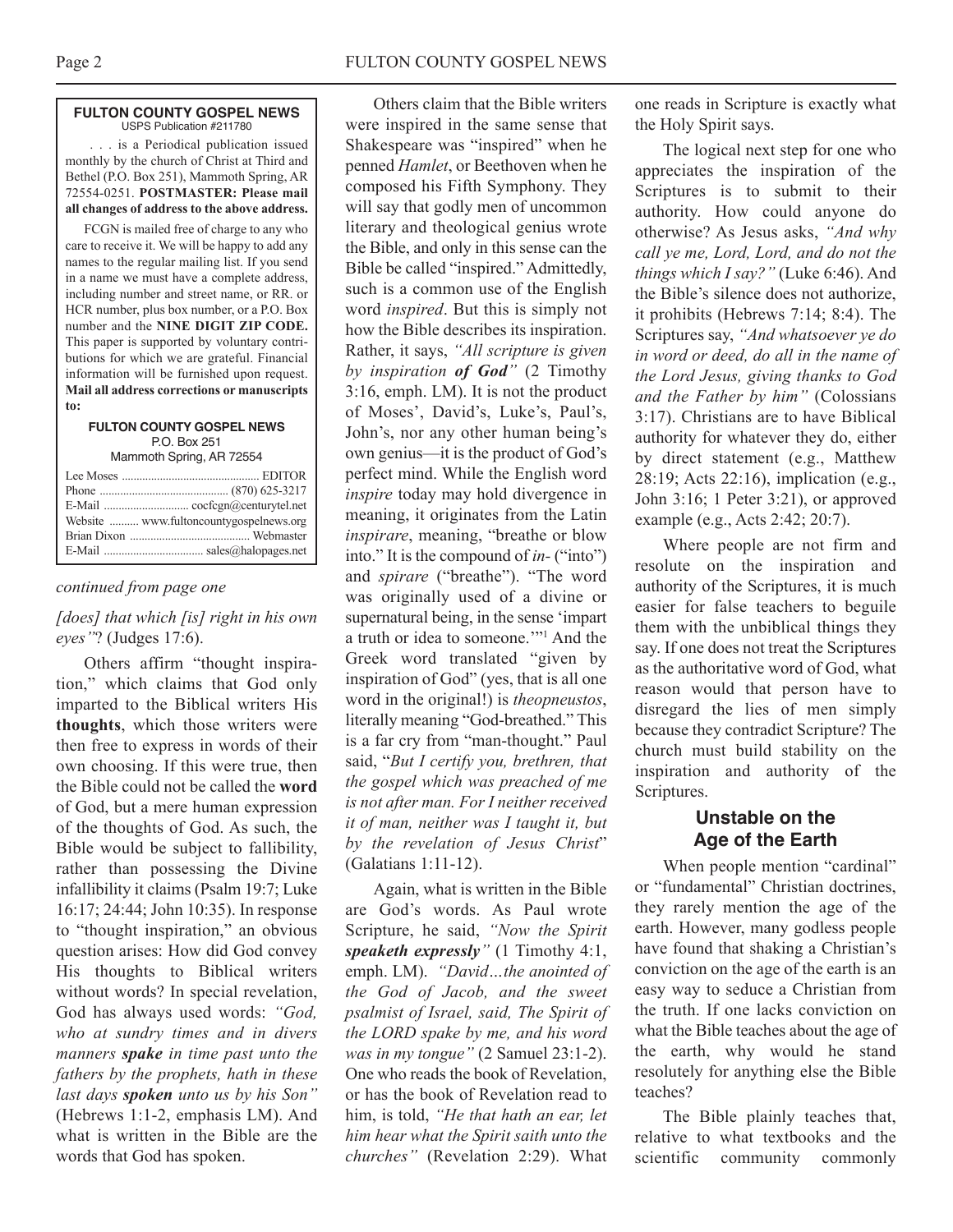postulate, the earth is very young. The entire universe, including the earth and mankind, were created in six days of creation (Genesis 1:1-31). By counting the years of the genealogies in the Bible, one can determine that the creation occurred not much longer than 6000 years ago.

However, fallible human sources now claim that the earth is 4.56 billion years old. <sup>2</sup> This number is certainly subject to change, and indeed has changed multitudinous times in the past two centuries. Furthermore, they claim that man is a johnny-come-lately on the earth, springing onto the scene over 4 and a half billion years after the formation of the earth, and over 13 and a half billion years after the formation of the universe. 3

To harmonize this with what one reads in the Bible, some unstable souls claim that each day of creation actually represents a very long period of time, a view called the "Day/Age Theory." By this reasoning, "the first day" of creation, on which the heavens, the earth, and light were created (Gen. 1:1-5), was actually not separated by a literal five days from "the sixth day" on which man was created (verses 26-31). Rather, the two "days" were separated by millions or billions of years, or whatever the scientific community deems the time separation to be at any given point in the evolution of their theorizing. "Gap theory" advocates insert an elongated chronological "gap" between Genesis 1:1 and 1:2, with the same ultimate goal as "day/age theorists"—to extend the period of creation to billions of years.

The Bible simply will not allow for this alleged timeframe. Again, the Bible teaches that the entire universe, including the earth and mankind, was created in six days of creation (Genesis 1:1-31). In addition to the heavens, the earth, and light, on the first day of creation God created **time**, particularly the basic time unit of a **day**: *"God divided the light from the darkness. And God called the light Day, and the*

*darkness he called Night. And the evening and the morning were the first day"* (verses 5-6). Just as a "day" today is a 24-hour period including night and day, so it was the week of creation. Had a "night" been millions or billions of years, how could the plants created on day three lived until day four with no sunlight? How could Adam, created on the sixth day, have lived to see the seventh day of the creation week if it were actually hundreds of millions of years later?

God commanded the Israelites,

*Six days shalt thou labour, and do all thy work: But the seventh day is the sabbath of the LORD thy God: in it thou shalt not do any work…For in six days the LORD made heaven and earth, the sea, and all that in them is, and rested the seventh day: wherefore the LORD blessed the sabbath day, and hallowed it* (Exodus 20:9-11).

The Israelites were to work for the same length of time that God had worked, and to rest for the same period of time that God had rested. Any allowance for millions or billions of years in that schedule would render the Fourth Commandment an impossibility and an absurdity.

While speaking of Adam and Eve, Jesus plainly stated, *"From the beginning of the creation God made them male and female"* (Mark 10:6). No eons of time elapsed between the "beginning of the creation" and God's creation of man. Additionally, Jesus placed the murder of Adam and Eve's son Abel at *"the foundation of the world"* (Luke 11:50-51).

Those "millionizing" and "billionizing" the creation account feebly attempt to conform what God has said into the image of what man says (compare with Romans 1:23; 12:2). But why? What man says is fallible (Proverbs 6:2; 10:19; 1 Corinthians 1:20; 2 Timothy 2:14); what God says is not  $(2$  Kings 10:10). Scientists continue to add years to what they believe is the age of the earth in efforts to plug the holes in their own untenable theories. Why should Christians be obligated to accommodate this?

The fact of the matter is that Christians are not obligated to sway with every wind of human teaching (Ephesians 4:14). Rather they are obligated and blessed to stand fast in the immoveable and certain word of God.

*To Be Continued*

<sup>3</sup> Ibid.; *Encyclopedia Brittannica Online*, s.v. "Human evolution" (by Russell Howard Tuttle), by Russell Howard http://www.britannica.com/EBchecked/topic/275670/humanevolution/250607/Learning-from-the-apes (accessed Jan 28, 2014).

## **FURTHER COMMENTS ON THE AGE OF THE EARTH** by Lee Moses

As mentioned in the previous article, the age of the earth is not commonly classified as a "cardinal" or "fundamental" Christian doctrine. Hopefully, the previous article also sufficiently demonstrates that elongating the earth's age to millions or billions of years is inharmonious with Scripture. As such, one's view of the age of the earth typically affects and reflects one's view of Scripture.

And the age of the earth has become a favorite battleground for atheists to meet those professing allegiance to Christ and belief in the Bible. Most people have simply heard "the earth is billions of years old" so many times, the notion of it being less than 10,000 years old sounds farfetched to them. And this is largely why many professed Christians are reticent to defend what the Bible says about the age of the earth (contra Philippians 1:17; 1 Peter 3:15).

<sup>1</sup>*New Oxford American Dictionary*, 3rd ed., s.v. "inspire." <sup>2</sup> *Encyclopedia Brittannica Online*, s.v. "Earth (planet)" (by Raymond Jeanloz and Jonathan I. Lunine), http://www.britannica.com/EBchecked/topic/175962/Earth/2 42081/Development-of-Earths-structure-and-composition (accessed Jan 27, 2014).